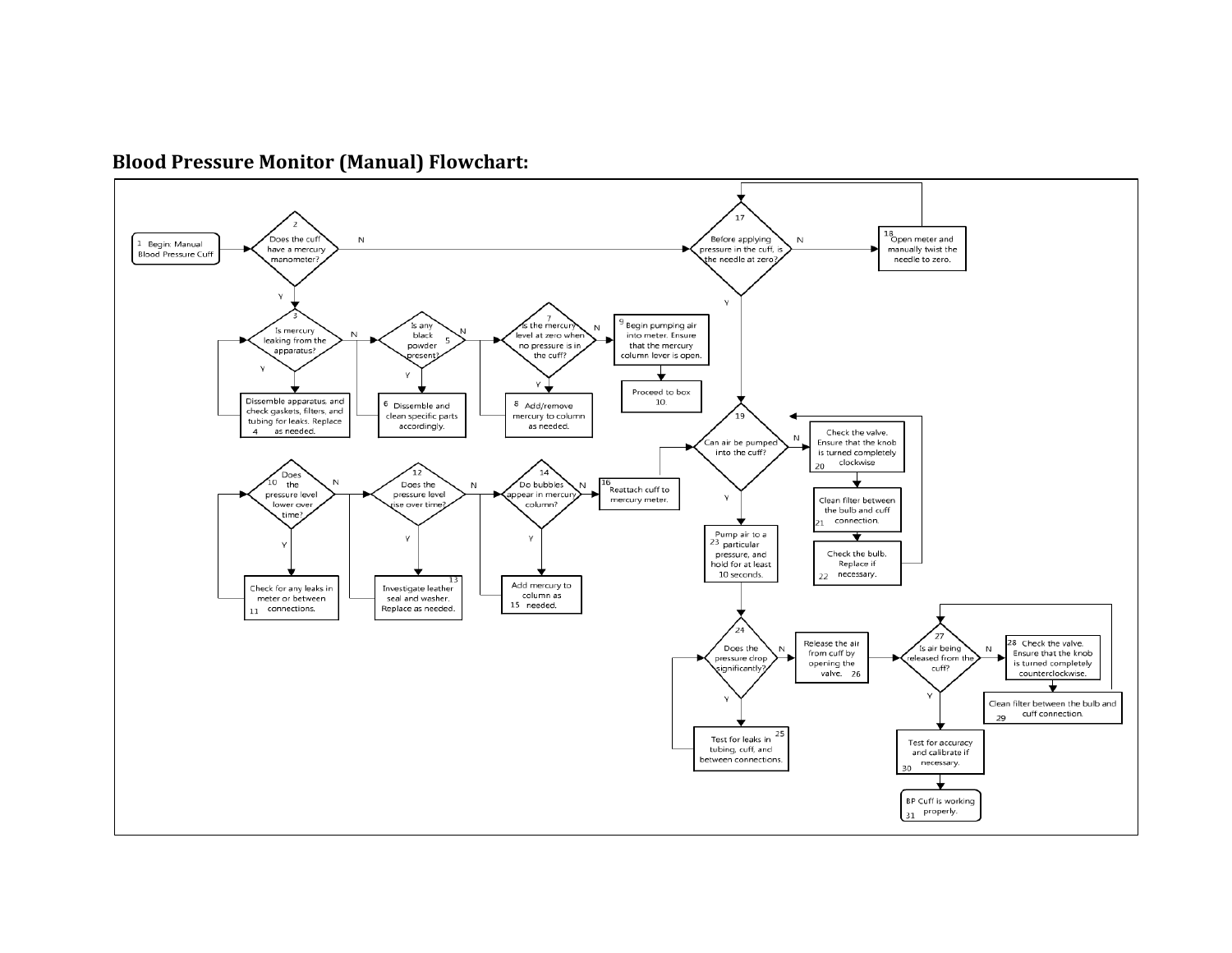## *Description*

| $\overline{\mathbf{H}}$ | <b>Text Box</b>                                                                                  | <b>Comments</b>                                                                                                                                                                                                                                                                                                                                                                                                                            |
|-------------------------|--------------------------------------------------------------------------------------------------|--------------------------------------------------------------------------------------------------------------------------------------------------------------------------------------------------------------------------------------------------------------------------------------------------------------------------------------------------------------------------------------------------------------------------------------------|
| $\mathbf{1}$            | Begin: Manual Blood Pressure Cuff                                                                | Testing and maintenance is advised when the manual cuff fails to give<br>out a complete or accurate blood pressure.                                                                                                                                                                                                                                                                                                                        |
| $\overline{c}$          | Does the cuff have a mercury<br>manometer?                                                       | There are two types of manual blood pressure cuffs, one with a<br>mercury manometer and an aneroid sphygmomanometer with just a<br>small pressure dial.                                                                                                                                                                                                                                                                                    |
| 3                       | Is mercury leaking from the<br>apparatus?                                                        | If there is any mercury escaping the reservoir, proceed with extreme<br>caution and follow mercury-handling protocols. See BTA skills for<br>Leaking and Blockages.                                                                                                                                                                                                                                                                        |
| 4                       | Disassemble apparatus and check<br>gaskets, filters, and tubing for leaks.<br>Replace as needed. | Disassemble the apparatus (follow protocol below). Assess each part<br>for any leaks and cracks. Replace or repair faulty parts as necessary.<br>See BTA skills on Plumbing and Mechanical.                                                                                                                                                                                                                                                |
| 5                       | Is any black powder present?                                                                     | The black powder is oxidized mercury and needs to be removed.                                                                                                                                                                                                                                                                                                                                                                              |
| 6                       | Disassemble and clean specific parts<br>accordingly.                                             | Disassemble the apparatus (follow protocol below)<br>If oxide is in rise tube and mercury tank:<br>-Using a stiff wire, push a small piece of cotton or gauze through the<br>rise tube several times<br>-Gently tap mercury tank (with opening facing downwards) onto tray<br>to make sure all mercury has been removed<br>-Wash tube and tank in a detergent and water solution<br>-Dry thoroughly<br>-Clean mercury using protocol below |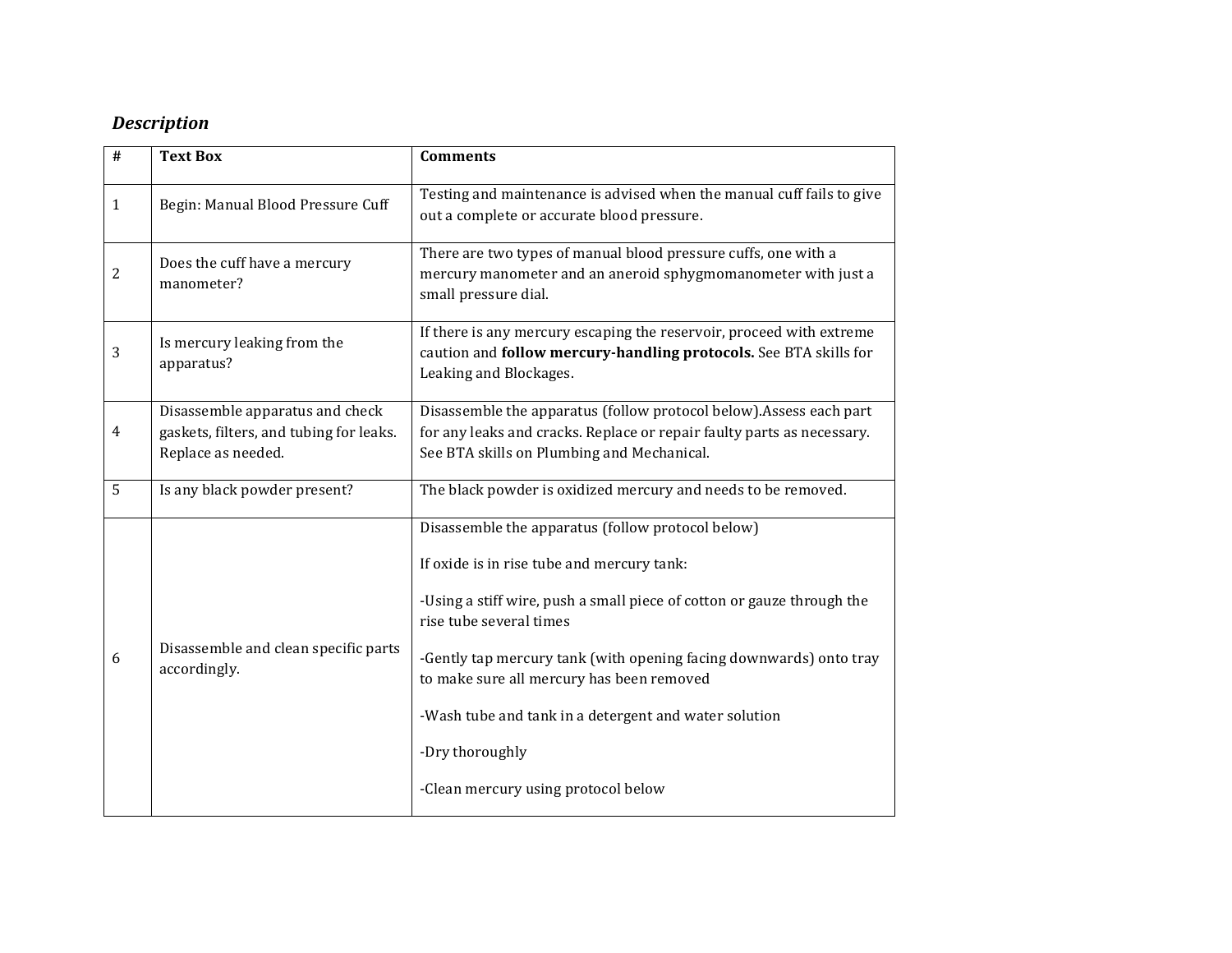| $\overline{7}$ | Is the mercury level at zero when no<br>pressure is in the cuff?                  | Meter should be at zero when no pressure is applied.                                                                                                                                                                                       |
|----------------|-----------------------------------------------------------------------------------|--------------------------------------------------------------------------------------------------------------------------------------------------------------------------------------------------------------------------------------------|
| $\, 8$         | Add/remove mercury to column as<br>needed.                                        | Follow mercury-handling protocol.                                                                                                                                                                                                          |
|                |                                                                                   | Any added mercury can be taken from another existing meter that<br>doesn't work correctly or isn't in use.                                                                                                                                 |
| 9              | Begin pumping air into meter.<br>Ensure that the mercury column<br>lever is open. | If possible, disassemble tubing, and attach the bulb and its tubing to<br>the meter so that the cuff is not involved in meter testing. Be sure that<br>the mercury column lever is open, or else no mercury will come up<br>the rise tube. |
| $10\,$         | Does the pressure level lower over<br>time?                                       | The mercury level will fall if there are any cracks or leaks.                                                                                                                                                                              |
| 11             | Check for any leaks in meter or<br>between connections.                           | Use BTA skills on Leaking and Seals to assess for cracks or leaks.                                                                                                                                                                         |
| 12             | Does the pressure level rise over<br>time?                                        | Leather seal and washer may be cracked/broken.                                                                                                                                                                                             |
| 13             | Investigate leather seal and washer.<br>Replace as needed.                        | Use BTA skills to assess for cracks or leaks. Leather seal and washer<br>will usually need to be replaced. See BTA skills on Leaking, Seals and<br>Connections.                                                                            |
| 14             | Do bubbles appear in mercury<br>column?                                           | Small air pockets will form if not enough mercury is in the tank.                                                                                                                                                                          |
|                |                                                                                   | Follow mercury-handling protocol.                                                                                                                                                                                                          |
| 15             | Add mercury to column as needed.                                                  | Any added mercury can be taken from another existing meter that<br>doesn't work correctly or isn't in use.                                                                                                                                 |
| 16             | Reattach cuff to mercury meter.                                                   | Reassemble cuff to meter if the apparatus was dissembled in step 9.                                                                                                                                                                        |
|                |                                                                                   |                                                                                                                                                                                                                                            |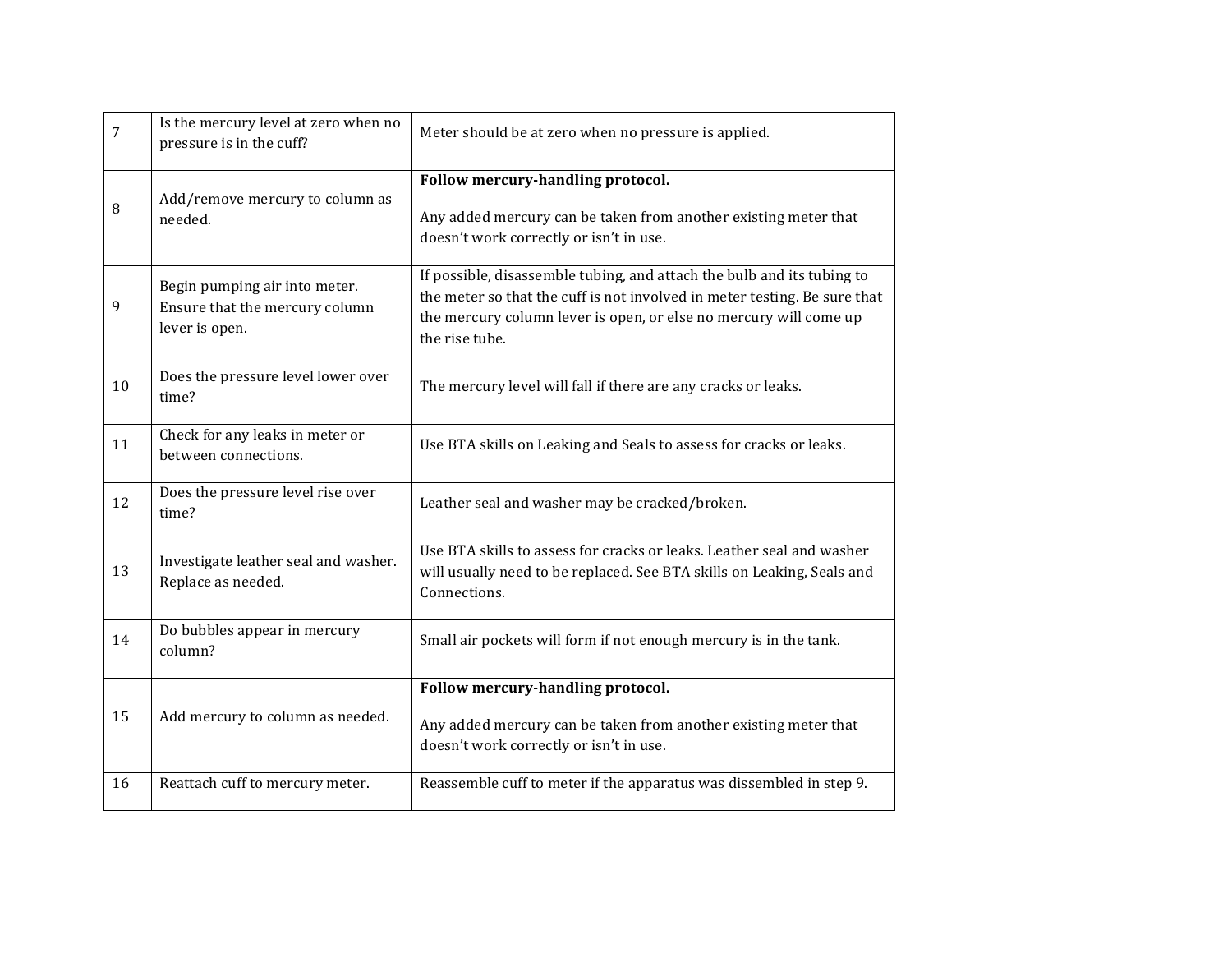| 17 | Before applying pressure in the cuff,<br>is the needle at zero?             | Needle in the dial should be at zero when no pressure is applied.                                                                                                                               |
|----|-----------------------------------------------------------------------------|-------------------------------------------------------------------------------------------------------------------------------------------------------------------------------------------------|
| 18 | Open meter and manually twist the<br>needle to zero.                        | Screw off dial cover and use a screwdriver to loosen or remove<br>needle. Reassemble once needle is back at zero.                                                                               |
| 19 | Can air be pumped into the cuff?                                            | Try putting cuff around your arm or a bottle before pumping air. Is<br>there difficultly in pushing air into the cuff? Does it deflate<br>immediately?                                          |
| 20 | Check the valve. Ensure that the<br>knob is turned completely<br>clockwise. | Valve must be turned completely clockwise to inflate the cuff.                                                                                                                                  |
| 21 | Clean filter between the bulb, valve,<br>and cuff connection.               | Remove the valve from the bulb and cuff tubing. Use a screwdriver to<br>scrape out any dirt in valve connection, or see BTA skills on Blockages<br>Reassemble bulb, valve, and cuff tubing.     |
| 22 | Check the bulb. Replace if necessary.                                       | Is the bulb able to pump air? Are there any holes or leakage in the<br>bulb? Repair with silicon if possible. Bulbs will typically need to be<br>replaced. See BTA skills on Seals and Leaking. |
| 23 | Pump air to a particular pressure<br>and hold for at least 10 seconds.      | Pump air to a pressure of approximately 180 mmHg for a human arm.                                                                                                                               |
| 24 | Does the pressure drop<br>significantly?                                    | If the pressure drops more than 5 mmHg in 10 seconds, there is<br>probably a leak.                                                                                                              |
| 25 | Test for leaks in tubing and between<br>connections.                        | Use BTA skills for cracks or leaks.                                                                                                                                                             |
| 26 | Release the air from cuff.                                                  | Turn knob completely counterclockwise.                                                                                                                                                          |
| 27 | Is air being released from the cuff?                                        | You will hear air being released from the valve, and the cuff should<br>deflate with no difficulty.                                                                                             |